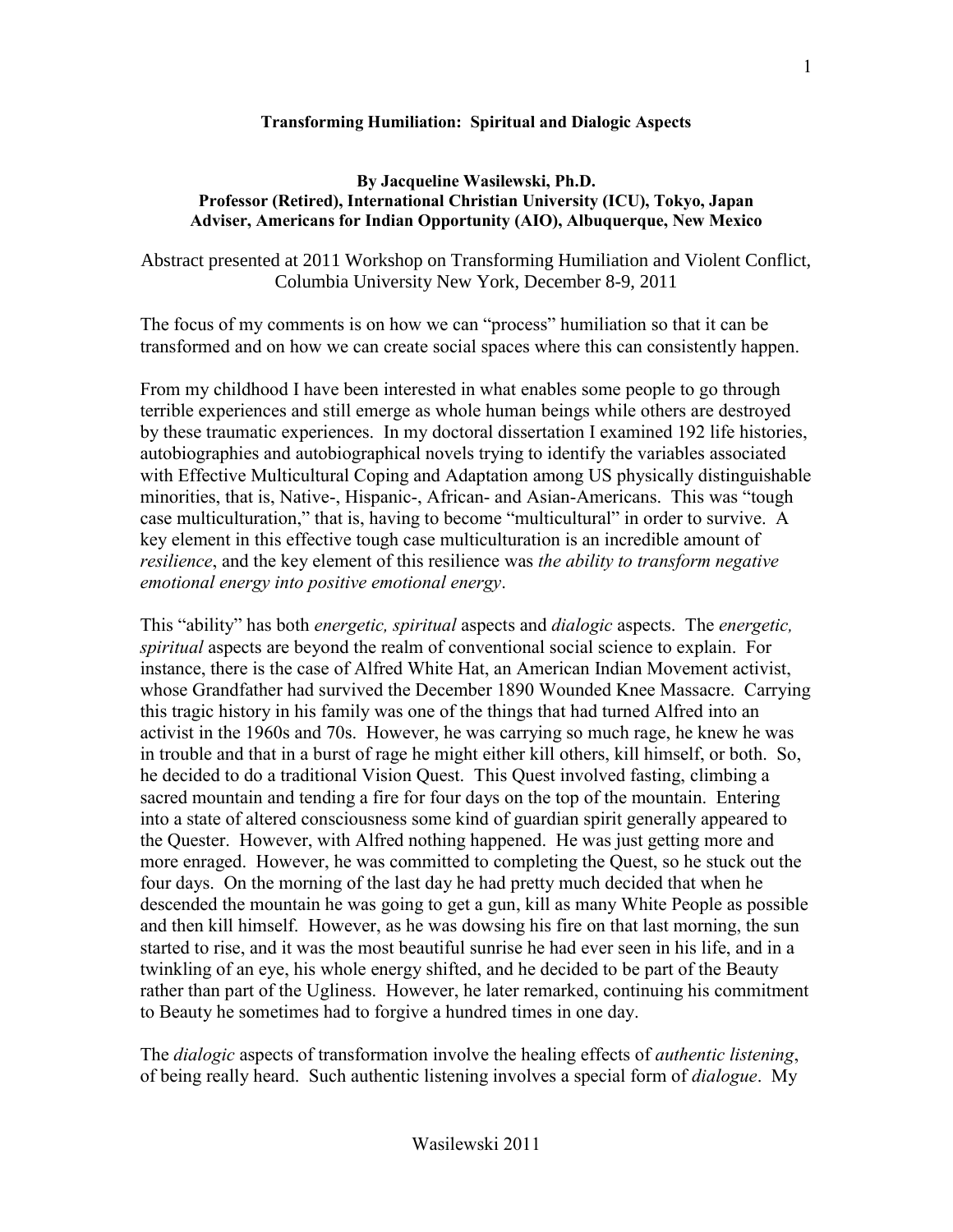ideas about dialogue have been shaped by many influences, but today I would like to highlight the influences of four women.

First, there is *Mme de Stahl*, the18<sup>th</sup> century "salonist," who identified the nature of what she called *"compassionate conversations."* These are conversations where the *feelings* of one person are able to enter the *soul* of another. Such conversations are dangerous. Why? Because you exit the conversation a different person from the one you were when you entered. Why? Because you learned something in the conversation that transformed your consciousness.

Second, there is *Dolley Madison*, President James Madison's wife, who, at the beginning of the  $19<sup>th</sup>$  century, first created "coming together space" in the White House. At that time there were often canings on the floor of Congress, and dueling amongst members of Congress was a regular happening.

Third, there is Aeli. As I mentioned above my interest in resilience stems from my childhood. Aeli, a Sephardic Jewish, Viennese, was a heroine of my childhood. She and her husband had survived the Holocaust. Her husband, however, eternally regretted being a violinist in the Vienna Symphony and his whole pre-War life in Austria. Aeli, however, thought it her duty as a survivor to live life well and fully. Her very presence in a room made you feel better. At her funeral the Rabbi said that Aeli had this rare ability to enter a space in which discord was taking place but provide "the third note" so that harmony could occur.

And, fourth, there is La Donna Harris, the Comanche founder, 40 years ago, of Americans for Indian Opportunity (AIO), a national Native American advocacy organization in the US. Her idea of "setting people in with each other" involves the creation of both physical and intellectual spaces where people can come together to see how they are related to each other and, therefore, how they affect each other. A question that allows such knowledge to surface is, "How did you get your Medicine?" That is, where did you get your power? What enabled you to be here today? What did you have to overcome? Whom do you have to thank?

Each of the kinds of spaces these women created suggest the kind of atmosphere that supports the *authentic listening* that is key to the ability to transform stories of humiliation and victimhood into stories of resilience.

I have worked with three *dialogic processes* (and these are not the only ones) that consistently support this *authentic listening*.First, there is Alexander Christakis' and Ken Bausch's Structured Dialogic Design (SDD), a computer-assisted, consensus-based dialogue process for complex problem-solving. Second, there is David Bohm's Transcultural Dialogue (TCD), an open dialogue process for relationship building and information sharing. Third, there is Sharon Ellison's Powerful Non-Defensive Communication (PNDC), which "is more than a technique but a new way of being." All consistently create social spaces where the *authentic listening* that supports transformation can occur.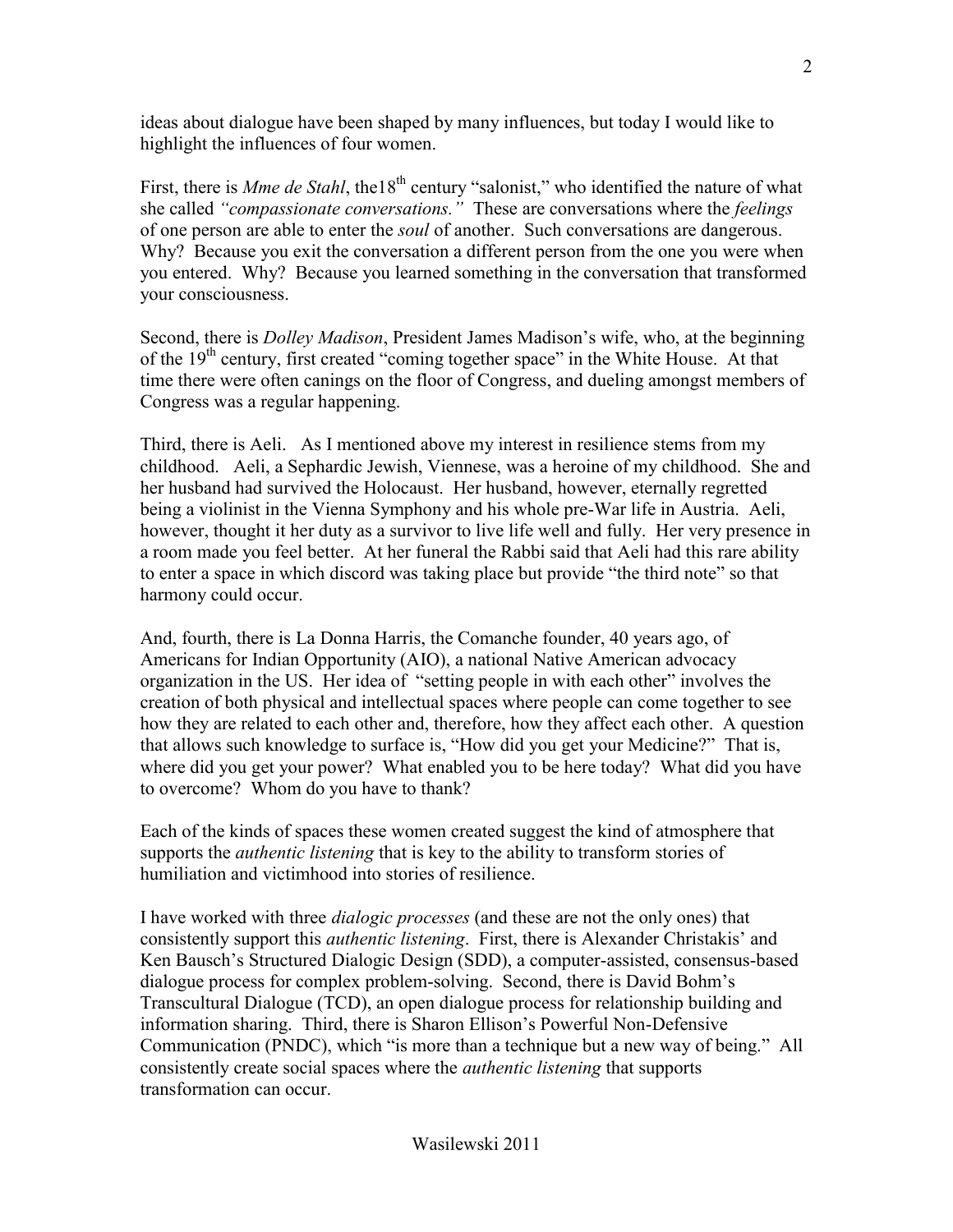The last three years of my 17 years teaching at International Christian University (ICU), in Tokyo, Japan, I organized the North East Asian Dialogue (NEAD) Project, which brought together Japanese, Chinese, Koreans and Russians to identify the obstacles to intercultural relations in the North East Asian region and to discuss how to overcome them. This Project grew out of the fact that there is no standing forum for discussing North East Asian regional issues. At the end of World War II, the fighting just stopped in the region. There were no treaties. Nothing (including issues like the Nanjing Massacre) was reconciled or resolved. As a result of this Project, many relationships were created out of the opportunity to discuss all this contested history. Eventually, this network of relationships may be able to create (maybe in the next generation?) a North East Asian Regional Day of Reconciliation.

And under this recent layer of contested history there were other layers, some of which had to do with the "deep" history of the four nation states and their relationships with the Indigenous Peoples in their territories. As a result of "being heard," the Ainu, the Indigenous People of Japan, who participated in the NEAD Project were also among those who organized the International Indigenous Peoples' Summit in July 2008. This meeting took place one week before the G8 met in Hokkaido, and it was this meeting that "enabled" the Japanese government finally to recognize the Ainu as the Indigenous People of Japan. In addition, this coming January the Ainu will now create their own political group to participate in mainstream Japanese politics, for the first time enabling Ainu voices to be heard consistently at all levels of governance.

A Japanese student, Yuu Tagawa, who is a very talented graphic facilitator, vividly captured what happens when *authentic listening* takes place …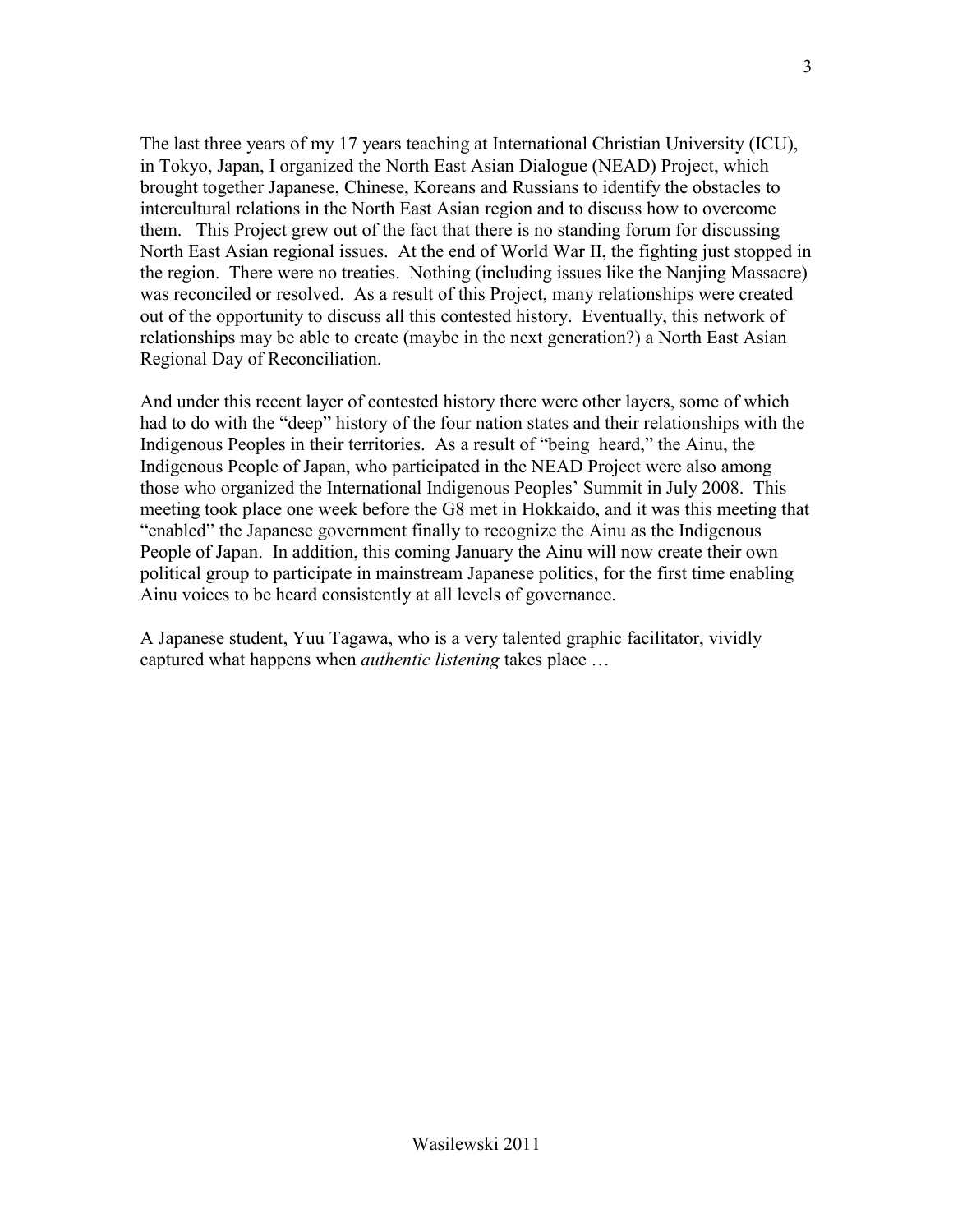QuickTime™ and a TIFF (LZW) decompressor are needed to see this picture.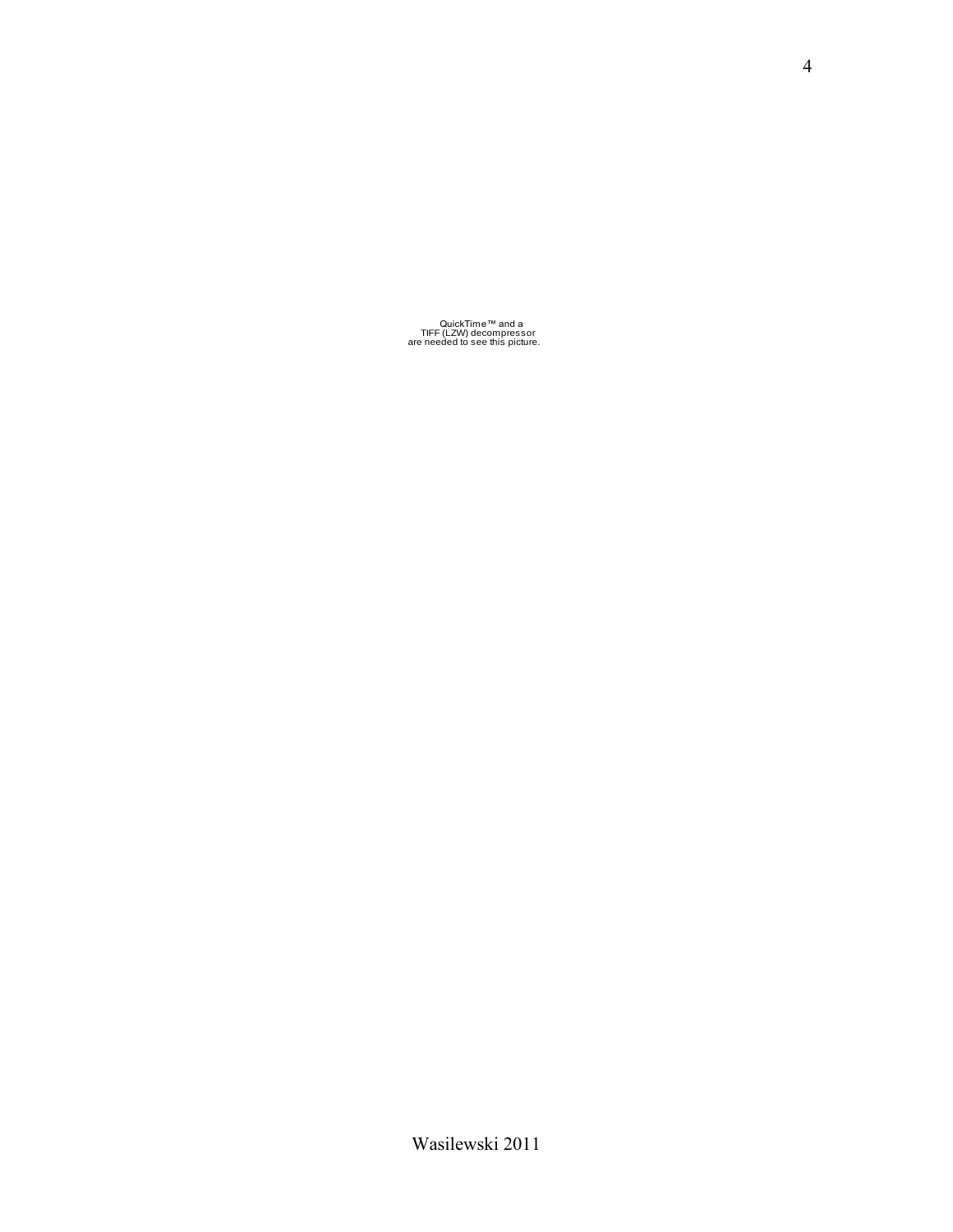QuickTime™ and a TIFF (LZW) decompressor are needed to see this picture.